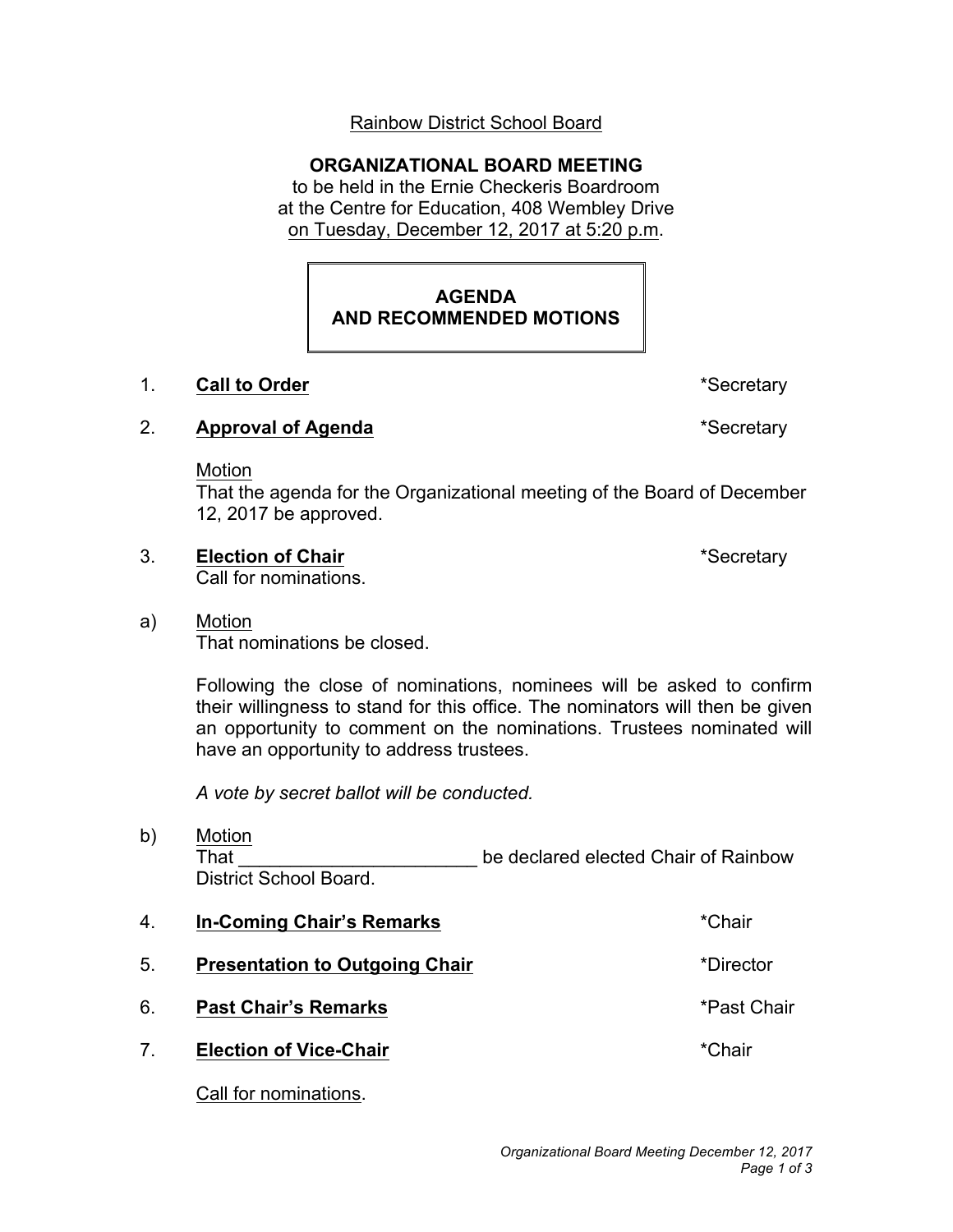a) Motion:

That nominations be closed.

 Following the close of nominations, nominees will be asked to confirm their willingness to stand for this office. The nominators will then be given an opportunity to comment on the nominations. Trustees nominated will have an opportunity to address trustees.

 *A vote by secret ballot will be conducted*.

b) Motion:

 That \_\_\_\_\_\_\_\_\_\_\_\_\_\_\_\_\_\_ be declared elected Vice-Chair of Rainbow District School Board.

### 8. Membership on Standing Board Committees **\*Chair**

 Trustees have been asked to submit names to appear on the ballots for the various Board committees. Nominations will also be accepted from the floor. If required, a vote by secret ballot will be conducted for each committee.

 That the membership on Standing Board Committees be approved. Motion:

### 9.  *- Delegate and Alternate*  9. **OPSBA (Ontario Public School Board's Association)** \*Chair

#### a) Call for nominations for OPSBA delegate

1. Motion: That nominations be closed.

A vote by secret ballot will be conducted.

j. School Board's voting delegate to the Ontario Public School 2. Motion: That **That Example 2** be declared elected Rainbow District Board's Association.

### b) Call for nominations for OPSBA Alternate **that is a contact that the Chair**

1. Motion: That nominations be closed.